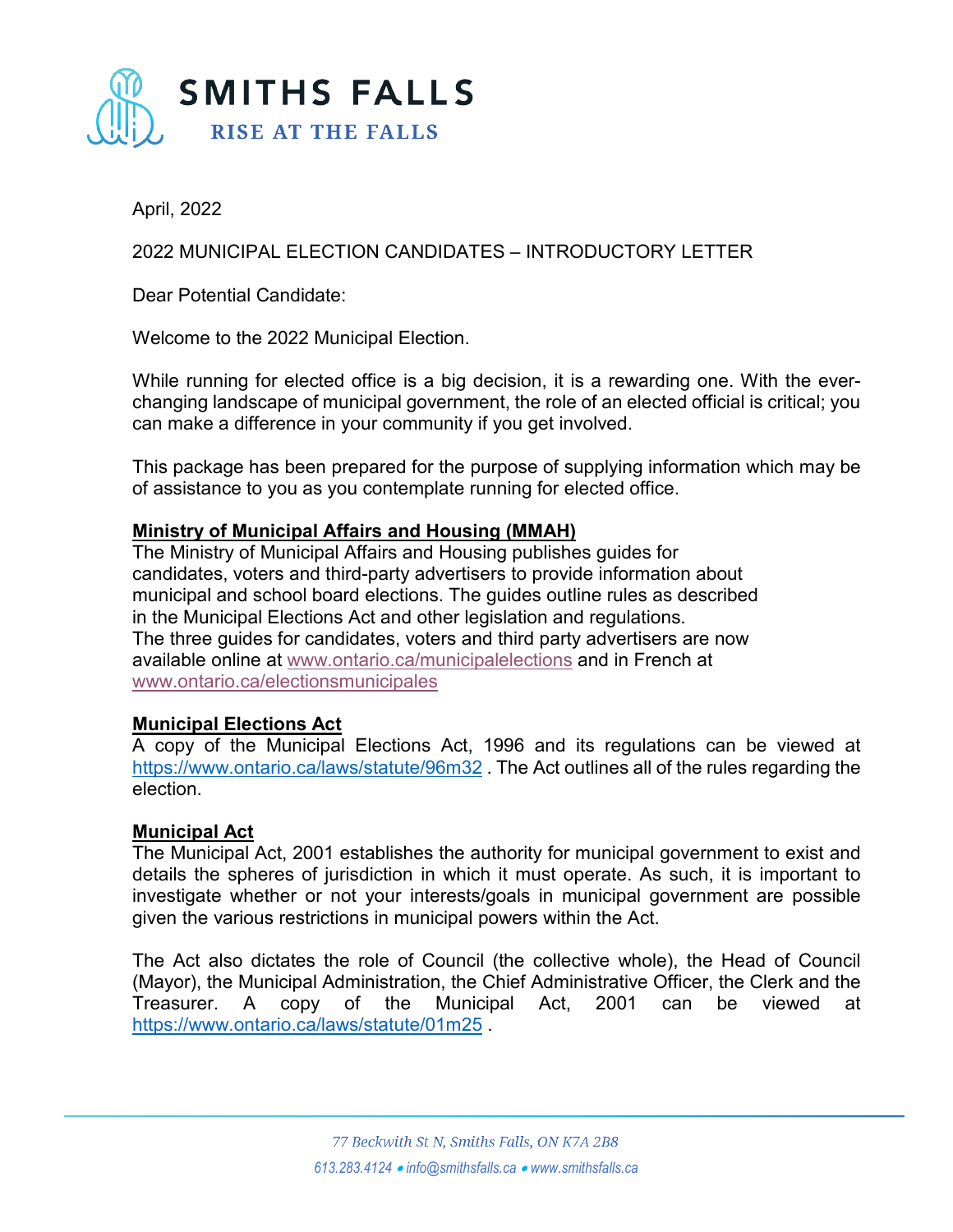

It is important to note that Council as a whole establishes policy and once approved by the majority of its members, is implemented by staff. No individual member of Council has the unilateral authority/power to approve any policy.

### **Policies and Procedures**

As a member of Council, in addition to legislation, you will be required to understand and abide by a number of policies and procedures. To view the applicable documents, either click on the Policy link below or visit the Town's website at: <https://www.smithsfalls.ca/government/bylaws/> .

- Accountability and Transparency Policy
- Council/Staff Relations Policy
- Code of Conduct
- Pregnancy and Parental Leave for Members of Council Policy
- Procedural Bylaw
- Expenses Policy

There are also a number of online and printed resources available to you. I encourage you to research these sources for a greater understanding of the role of a municipal elected official, the jurisdiction of municipal government, the relationships between levels of government and current municipal issues.

Association of Municipalities of Ontario (AMO) [www.amo.on.ca](http://www.amo.on.ca/) Municipal World [www.municipalworld.com](http://www.municipalworld.com/) Government of Ontario [www.gov.on.ca](http://www.gov.on.ca/) Ontario Statutes and Regulations [www.e-laws.gov.on.ca](http://www.e-laws.gov.on.ca/)

The Town of Smiths Falls website [www.smithsfalls.ca](http://www.smithsfalls.ca/) will also provide a wealth of information about the community. Fellow candidates, current and past elected officials in this and other municipalities may also offer some insight and guidance.

### **School Board**

Candidates for school board offices are encouraged to contact the Director of Education of the respective school board or the Clerk responsible for the election of these positions. Contact information is available in the Clerk's Office.

### **Voting Process**

Smiths Falls will be utilizing internet and telephone voting for the 2022 Municipal Election. Information on the specifics of the Town's voting process is provided in a comprehensive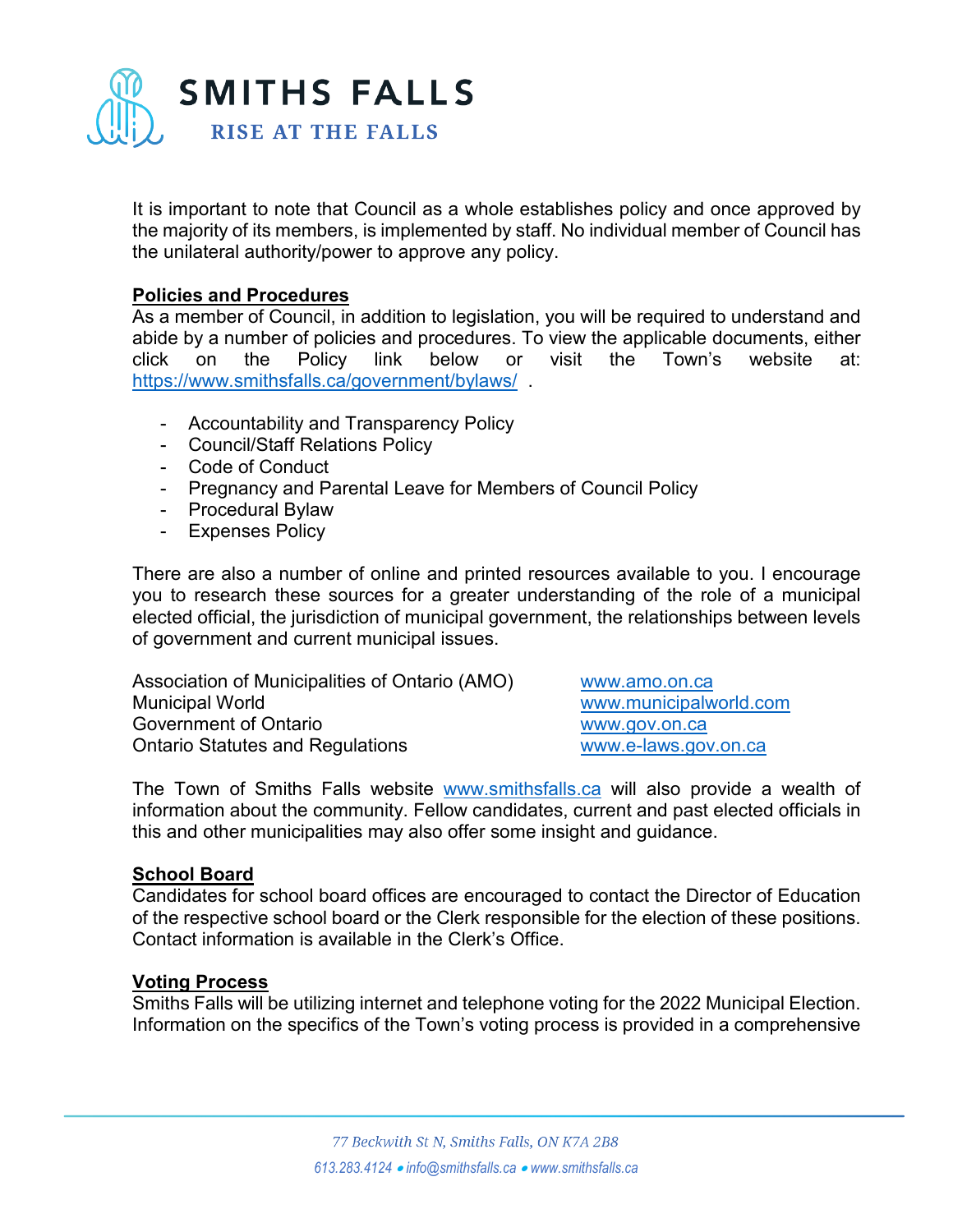

policy and procedure manual (available in the Clerk's Office) aimed at making the election process consistent, compliant, reliable and transparent.

#### **Nomination Papers**

Filing your Nomination Paper is the first step toward a seat at the Council table. The Returning Officer will be accepting Nomination Papers for the following offices:

| Mayor | 1 to be elected             |
|-------|-----------------------------|
|       | Councillors 6 to be elected |

Nomination papers, along with Endorsement of Nomination forms (25 signatures), must be filed, either in person or by your agent, with the Returning Officer during normal office hours between May 2<sup>nd</sup>, 2022 and August 18<sup>th</sup>, 2022 and on August 19<sup>th</sup>, 2022 from 9 a.m. to 2 p.m. (Nomination Day).

The required filing fee of \$100.00 (cash, certified cheque, debit or money order made payable to Town of Smiths Falls) must accompany the signed form. The filing fee for the Head of Council (Reeve) position is \$200.00. In addition, at the time of filing you will be required to provide proof of identity and residence.

At the time of filing, you must also submit the following forms:

- Consent to Release of Personal Information
- Declaration of Qualifications Council

All three (3) forms must be signed by you in front of the Returning Officer at the time of filing, or you may choose to have the Declaration signed elsewhere in front of a Commissioner of Oaths and filed by someone you have appointed in writing to be your agent. The agent will be responsible for providing proof of agency, all three (3) documents listed above, the fee and the candidate's identification.

#### **Key Dates**

[2021-2022 AMCTO Municipal Elections Calendar.](https://www.amcto.com/getmedia/56332090-a0d6-46b1-b875-05fa5742e23e/AMCTO_ElectionsCalendar_V4-Feb22-compressed.aspx) This calendar represents [AMCTO's](https://www.amcto.com/) best efforts to capture key requirements and considerations for the upcoming planning for municipal election administrators. The calendar does not claim to be perfect and all items should be verified independently by the legislation/regulations or among peers.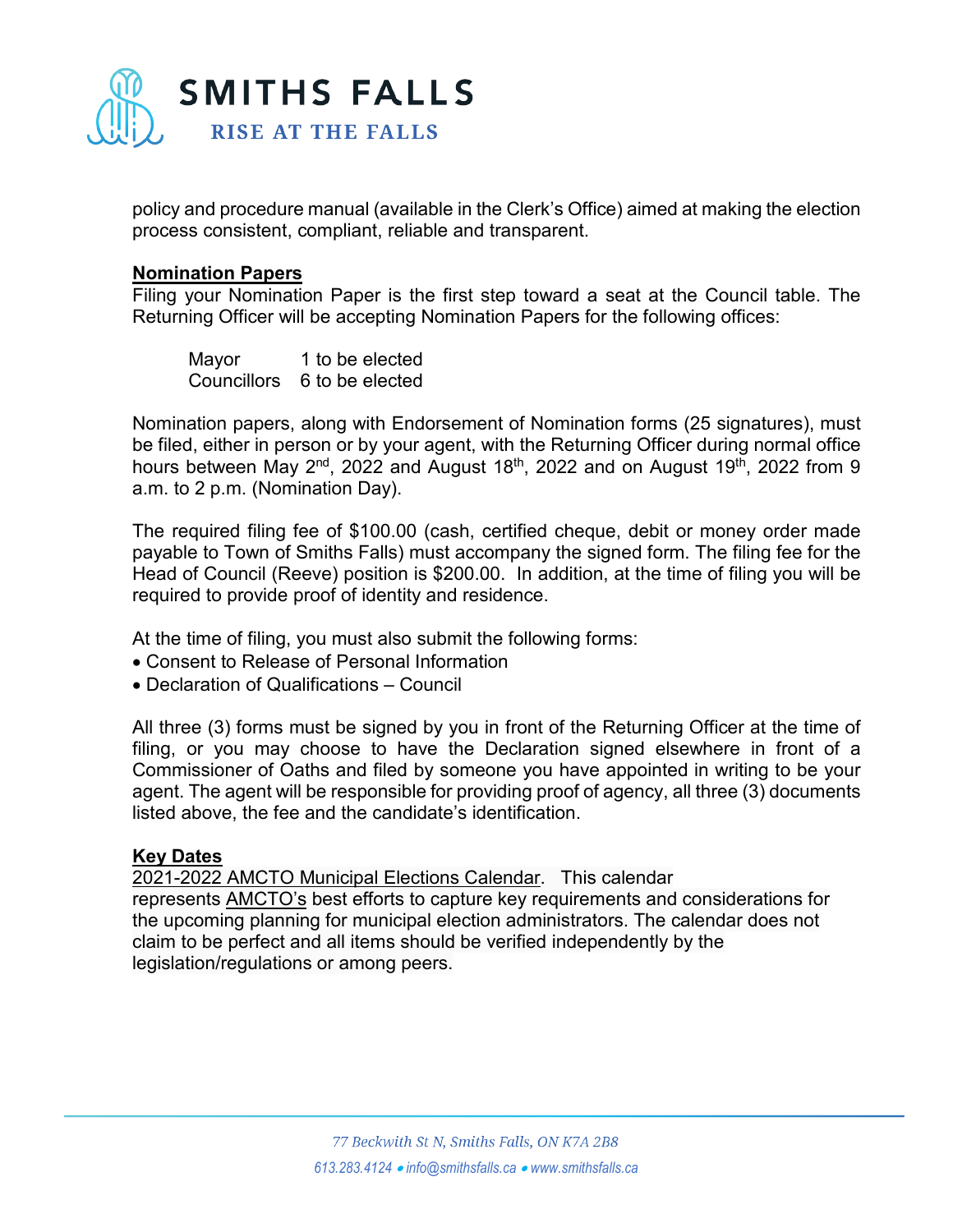

## **Campaign Finances**

You may only accept contributions or incur campaign expenses during your campaign period. Your campaign period begins on the day you file your nomination papers with the Returning Officer and in most cases, your campaign will end on December 31, 2022.

Campaign expenses shall not exceed the maximum established by the Municipal Elections Act, 1996 and are calculated as follows:

- Mayor: \$7,500 plus \$.85 per elector (6492 electors in 2018)
- Councillor \$5,000 plus \$.85 per elector (6492 electors in 2018)

Contributions to your own campaign shall not exceed the maximum established by the Municipal Elections Act, 1996 and are calculated as follows:

- Mayor: \$7,500 plus \$.20 per elector (6492 electors in 2018)
- Councillor: \$5,000 plus \$.20 per elector (6492 electors in 2018)

Upon filing, the Clerk shall give the person, or the agent filing the nomination for the person, the Estimated Maximum Campaign Expenses, using the above calculation. These amounts shall be confirmed by the Returning Officer, on or before September 25, 2022and a Certificate of Maximum Campaign Expenses will be provided to each candidate.

Candidates must open a bank account before incurring any expenses or accepting any contributions of money (including a contribution from themselves or their spouse). A candidate who does not spend any money or accept any contributions does not have to open a campaign bank account. The campaign bank account must be used exclusively for campaign purposes.

A detailed record of all revenues and expenditures must be kept by the candidate throughout the campaign period. To aid in your understanding of the financial reporting requirements of all candidates, we have enclosed a blank Financial Statement (required of candidates whose expenses total \$10,000 or less). Candidates whose campaign expenses exceed \$10,000 are required to file a Financial Statement and an auditor's report. Also enclosed is a two-page summary from MMAH regarding Campaign Finance Information for Candidates. Please also refer to the MMAH Candidate's Guide which very clearly outlines all of the requirements. *Detailed records, including receipts are to be kept by the candidate regardless of your success in the election.* Candidates are required to keep all campaign financial records until November 15, 2026 when the next council takes office.